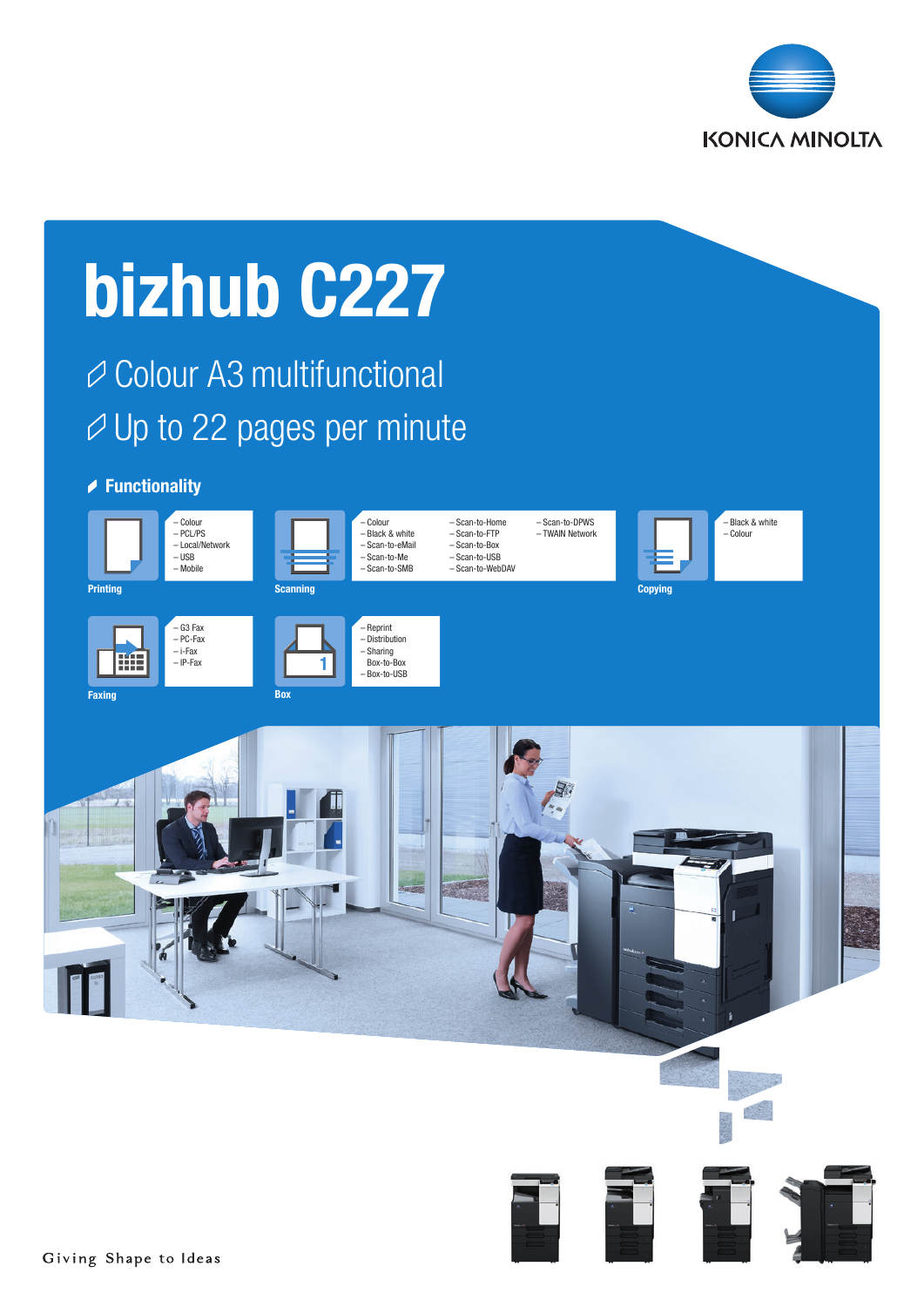#### DATASHEET bizhub C227

### **★ Technology**

| <b>Emperon<sup>™</sup></b> – print controller | Easily compatible with different users and IT environments through Konica Minolta's unified print technology |  |
|-----------------------------------------------|--------------------------------------------------------------------------------------------------------------|--|
| Simitri® $HD -$ polymerised toner             | Delivers high print quality and yet ensures reduced print spending as well as lower environmental impact     |  |
| <b>OpenAPI - solution platform</b>            | Server-based applications provide efficient workflows for the entire MFP fleet                               |  |
| i-Option - special feature                    | Offers extended scope and advanced MFP functionality in line with individual requirements                    |  |
| <b>CSRC - remote service</b>                  | Keeps productivity up with online monitoring of devices and consumables through the Konica Minolta service   |  |
| <b>IWS</b> - panel customisation              | Improved user-device interaction and enhanced productivity through full MFP panel customisation              |  |



## Finishing functionalities

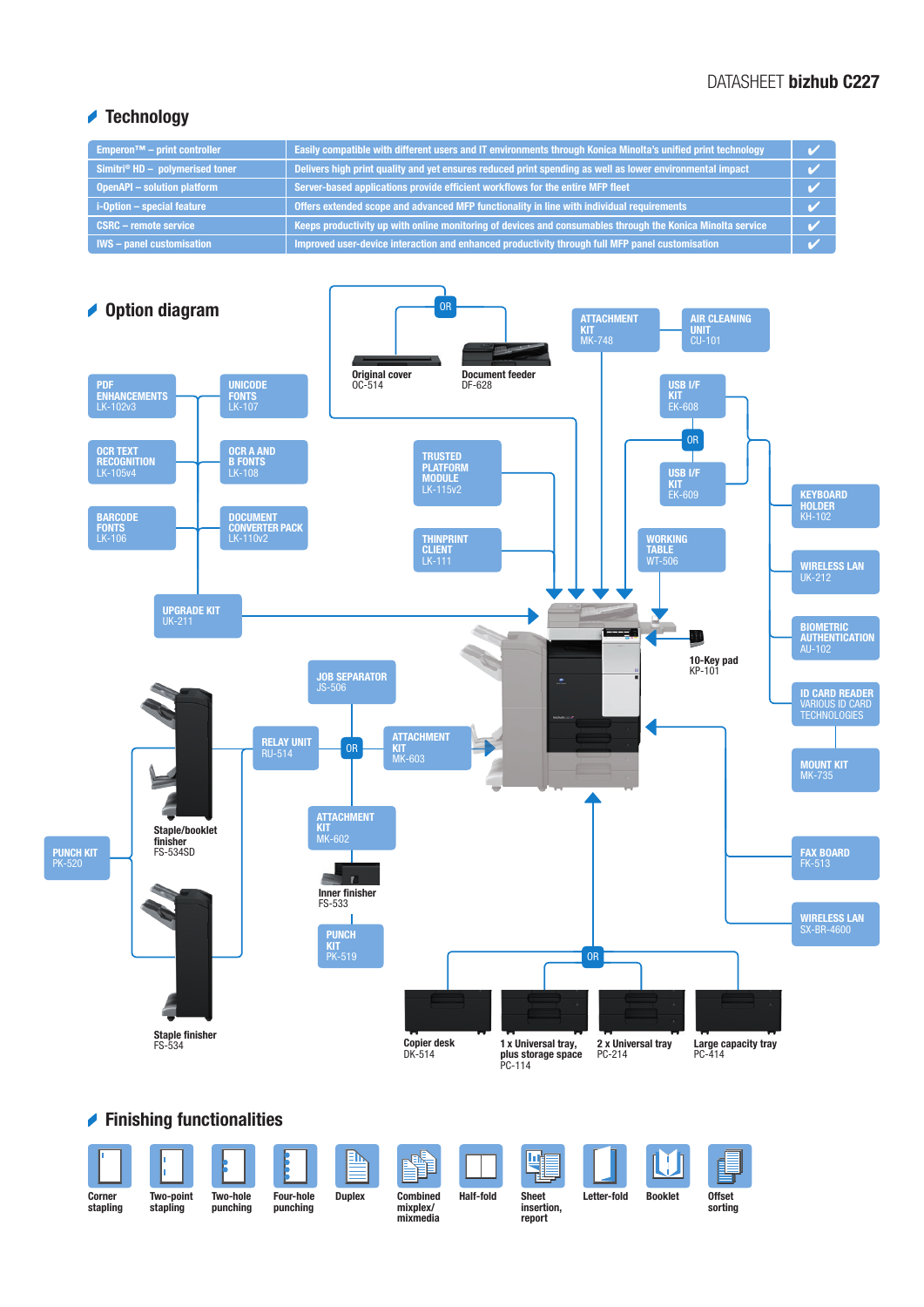# Descriptions

| bizhub C227                      | Communication centre with 22 ppm b/w and colour.<br>Standard Emperon™ print controller with PCL 6 (PCL<br>5c + XL 3.0), PostScript 3, PDF 1.4, XPS and OOXML<br>support. Paper capacity of $500 + 500$ sheets and<br>100-sheet manual bypass. Media from A6 to A3 and<br>$60 - 256$ gsm. 2 GB memory, 250 GB hard disk and<br>Gigabit Ethernet standard. |
|----------------------------------|----------------------------------------------------------------------------------------------------------------------------------------------------------------------------------------------------------------------------------------------------------------------------------------------------------------------------------------------------------|
| <b>DF-628 Document feeder</b>    | Reversing automatic document feeder, capacity 100                                                                                                                                                                                                                                                                                                        |
|                                  | originals                                                                                                                                                                                                                                                                                                                                                |
| <b>0C-514 Original cover</b>     | Cover instead of ADF                                                                                                                                                                                                                                                                                                                                     |
| PC-114 1 x Universal tray        | A5-A3, 500 sheets, 60-256 gsm                                                                                                                                                                                                                                                                                                                            |
| PC-214 2 x Universal tray        | A5-A3, 2 x 500 sheets, 60-256 qsm                                                                                                                                                                                                                                                                                                                        |
| PC-414 Large capacity tray       | A4, 2,500 sheets, 60-256 gsm                                                                                                                                                                                                                                                                                                                             |
| DK-514 Copier desk               | Provides storage space for print media and other                                                                                                                                                                                                                                                                                                         |
|                                  | materials                                                                                                                                                                                                                                                                                                                                                |
| <b>MK-602 Attachment kit</b>     | For FS-533 installation                                                                                                                                                                                                                                                                                                                                  |
| MK-603 Attachment kit            | For FS-533, FS-534/SD, JS-506 installation                                                                                                                                                                                                                                                                                                               |
| FS-533 Inner finisher            | 50-sheet stapling, 500 sheets max. output                                                                                                                                                                                                                                                                                                                |
| PK-519 Punch kit                 | 2/4 hole punching, autoswitching                                                                                                                                                                                                                                                                                                                         |
| for FS-533                       |                                                                                                                                                                                                                                                                                                                                                          |
| FS-534 Staple finisher           | 50-sheet stapling, 3,300 sheets max. output                                                                                                                                                                                                                                                                                                              |
| <b>FS-534SD Booklet finisher</b> | 50-sheets staple finisher, 20-sheets booklet finisher,                                                                                                                                                                                                                                                                                                   |
|                                  | 2,300 sheets max. output                                                                                                                                                                                                                                                                                                                                 |
| RU-514 Relay unit for FS-534     | For FS-534 installation                                                                                                                                                                                                                                                                                                                                  |
| PK-520 Punch kit                 | 2/4 hole punching, autoswitching                                                                                                                                                                                                                                                                                                                         |
| for FS-534/SD                    |                                                                                                                                                                                                                                                                                                                                                          |
| JS-506 Job separator             | Separation for fax output etc.                                                                                                                                                                                                                                                                                                                           |

| KP-101 10-Key pad               | For use instead of touchscreen                         |
|---------------------------------|--------------------------------------------------------|
| WT-506 Working table            | Authentication device placement                        |
| FK-513 Fax board                | G3 fax, digital fax functionality                      |
| KH-102 Keyboard holder          | To place USB keyboard                                  |
| EK-608 USB I/F kit              | <b>USB keyboard connection</b>                         |
| EK-609 USB I/F kit              | USB keyboard connection, Bluetooth LE                  |
| <b>ID card reader</b>           | Various ID card technologies                           |
| MK-735 Mount kit                | Installation kit for ID card reader                    |
| AU-102                          | Finger vein scanner                                    |
| <b>Biometric authentication</b> |                                                        |
| LK-102v3                        | PDF/A, PDF encryption, digital signature               |
| <b>PDF</b> enhancements         |                                                        |
| LK-105v4                        | Searchable PDF and PPTX                                |
| <b>OCR text recognition</b>     |                                                        |
| <b>LK-106 Barcode fonts</b>     | Supports native barcode printing                       |
| <b>LK-107 Unicode fonts</b>     | Supports native Unicode printing                       |
| LK-108 OCR A and B fonts        | Supports native OCR A and B font printing              |
| LK-110v2 Document               | Generates various file formats incl. DOCX, XLSX and    |
| converter pack                  | PDF/A                                                  |
| LK-111 ThinPrint® Client        | Print data compression for reduced network impact      |
| <b>LK-115v2 TPM activation</b>  | Trusted Platform Module for protection of data encryp- |
|                                 | tion and decryption                                    |
| UK-211 Upgrade kit              | 2 GB memory extension for upgrades                     |
| UK-212 Wireless LAN             | Wireless LAN and wireless LAN Access Point Mode        |
| SX-BR-4600 Wireless LAN         | Wireless LAN to network connector                      |
| <b>MK-748 Attachment kit</b>    | Installation kit for CII-101                           |
| <b>CU-101 Air cleaning unit</b> | Improving indoor air quality by reduced emissions      |
|                                 |                                                        |

# Technical specifications

#### SYSTEM SPECIFICATIONS

| <b>System memory</b>                            | 2,048 MB (standard)                                           |
|-------------------------------------------------|---------------------------------------------------------------|
| <b>System hard disk</b>                         | 250 GB (standard)                                             |
| Interface                                       | 10-Base-T/100-Base-T/1,000-Base-T Ethernet; USB 2.0,          |
|                                                 | Wi-Fi 802.11b/g/n (optional)                                  |
| <b>Network protocols</b>                        | TCP/IP (FTP; SMB; SMTP; WebDAV) (IPv4/IPv6)                   |
| <b>Frame types</b>                              | Ethernet 802.2; Ethernet 802.3; Ethernet II; Ethernet SNAP    |
| <b>Automatic document</b>                       | Up to 100 originals; A6-A3; 35-128 gsm                        |
| feeder                                          | RADF optional avaiable                                        |
| Printable paper size                            | A5-A3; A6S; banner paper; Thick Paper X/Y size input          |
|                                                 | range: Width: 90-297 mm; Length: 139.7-431.8 mm               |
| Printable paper weight                          | $60 - 256$ qsm                                                |
| Paper input capacity                            | Standard: 1,100 sheets                                        |
|                                                 | Max.: 3.600 sheets                                            |
| Tray 1                                          | 500 sheets; A5-A4; 60-256 gsm                                 |
| Tray 2                                          | 500 sheets; A5-A3; 60-256 gsm                                 |
| Tray 3 (optional)                               | 500 sheets; A5-A3; 60-256 qsm                                 |
| Tray 4 (optional)                               | 2 x 500 sheets; A5-A3; 60-256 gsm                             |
| Large capacity tray                             | 2,500 sheets; A4; 60-256 gsm                                  |
| (optional)                                      |                                                               |
| <b>Manual bypass</b>                            | 100 sheets; A6-A3; 60-256 gsm                                 |
| <b>Automatic duplexing</b>                      | A5-A3; 60-256 gsm                                             |
| <b>Finishing modes</b>                          | Offset; group; sort; staple; punch; centre-fold; letter fold; |
| (optional)                                      | booklet                                                       |
| <b>Output capacity</b>                          | Max.: 3,300 sheets                                            |
| (with finisher)                                 |                                                               |
| <b>Output capacity</b>                          | Max.: 250 sheets                                              |
| (without finisher)                              |                                                               |
| <b>Stapling</b>                                 | Max.: 50 sheets or                                            |
|                                                 |                                                               |
|                                                 | 48 sheets + 2 cover sheets (up to 209 gsm)                    |
| <b>Stapling output capacity</b>                 | Max.: 1,000 sheets                                            |
| <b>Letter fold</b>                              | Up to 3 sheets                                                |
| Letter fold capacity                            | Max.: 30 sheets (tray); unlimited                             |
| <b>Booklet</b>                                  | Max.: 20 sheets or                                            |
|                                                 | 19 sheets $+ 1$ cover sheet (up to 209 gsm)                   |
| <b>Booklet output capacity</b>                  | Max.: 100 sheets                                              |
| Copy/print volume                               | Rec.: 10,000 pages                                            |
| (monthly)                                       | Max. <sup>1</sup> : 19,000 pages                              |
| <b>Toner lifetime</b>                           | Black 24,000 pages; CMY 21,000 pages                          |
| Imaging unit lifetime                           | Black 80,000 pages/600,000 pages (Drum/Developer)             |
|                                                 | CMY 70,000 pages (Imaging Unit)                               |
| <b>Power consumption</b>                        | 220-240 V / 50/60 Hz; Less than 1.6 kW (system)               |
| <b>System dimensions</b>                        | 585 x 660 x 787 mm (main body)                                |
| $(W \times D \times H)$<br><b>System weight</b> | Approx. 72 kg (without options/toner)                         |

#### COPIER SPECIFICATIONS

| UUF ILIT OF LUII IUMHUINJ  |                                                                                                                         |
|----------------------------|-------------------------------------------------------------------------------------------------------------------------|
| <b>Copying process</b>     | Electrostatic laser copy; indirect                                                                                      |
| <b>Toner system</b>        | Simitri <sup>®</sup> HD polymerised toner                                                                               |
| Copy/print speed A4        | Up to 22 ppm                                                                                                            |
| Copy/print speed A3        | Up to 14 ppm                                                                                                            |
| <b>Autoduplex speed A4</b> | Up to 22 ppm                                                                                                            |
| 1st copy out time          | $6.8$ sec/ $8.4$ sec                                                                                                    |
| (mono/colour)              |                                                                                                                         |
| Warm-up time               | Approx. 20 sec. <sup>2</sup>                                                                                            |
| <b>Copy resolution</b>     | 600 x 600 dpi                                                                                                           |
| Gradation                  | 256 gradations                                                                                                          |
| <b>Multicopy</b>           | $1 - 9,999$                                                                                                             |
| <b>Original format</b>     | $A5 - A3$                                                                                                               |
| <b>Magnification</b>       | 25-400% in 0.1% steps; auto-zooming                                                                                     |
| <b>Copy functions</b>      | Chapter; cover and page insertion; proof copy; adjustment<br>test print; job setting memory; poster mode; image repeat; |
|                            | overlay (optional, with UK-211); stamping; copy protection                                                              |

 $<sup>1</sup>$  If the maximum volume is reached within a period of one year, then a maintenance</sup>

cycle must be performed 2 Warm-up time may vary depending on the operating environment and usage